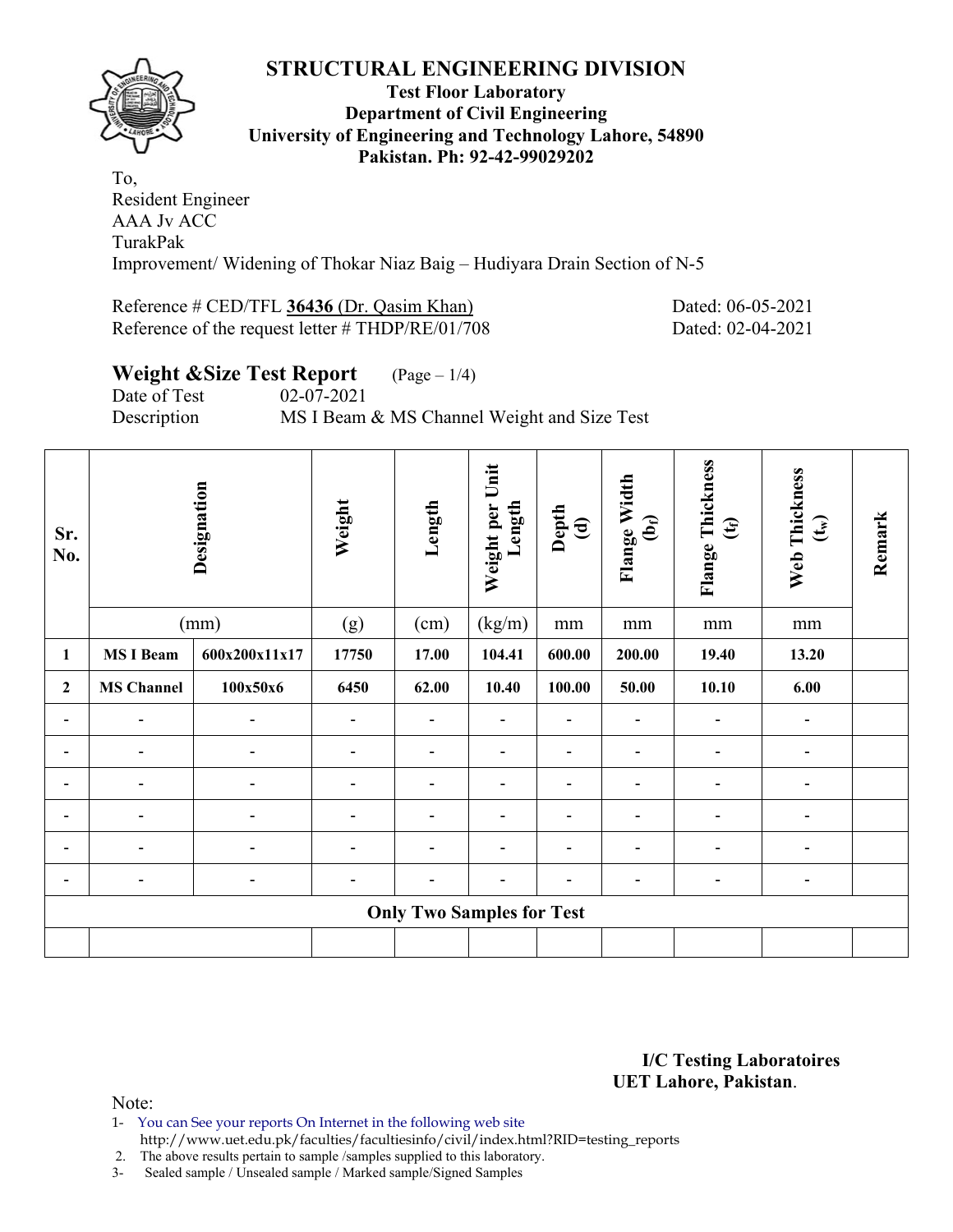

### **Test Floor Laboratory Department of Civil Engineering University of Engineering and Technology Lahore, 54890 Pakistan. Ph: 92-42-99029202**

To, Resident Engineer AAA Jv ACC TurakPak Improvement/ Widening of Thokar Niaz Baig – Hudiyara Drain Section of N-5

### Reference # CED/TFL 36436 (Dr. Qasim Khan) Dated: 06-05-2021 Reference of the request letter # THDP/RE/01/708 Dated: 02-04-2021

# **Weight &Size Test Report** (Page – 2/4)

Date of Test 02-07-2021 Description Steel Plate Weight and Size Test

| Sr.<br>No.   | Designation            |     | Weight                             | Length                   | Width<br>(b)         | Weight per Unit<br>Area | Thickness      | Remark |
|--------------|------------------------|-----|------------------------------------|--------------------------|----------------------|-------------------------|----------------|--------|
|              | (mm)                   | (g) | (cm)                               | (cm)                     | (kg/m <sup>2</sup> ) | (mm)                    |                |        |
| 1            | <b>MS Plate</b>        | 40  | 29800                              | 60.70                    | 15.50                | 316.73                  | 40.10          |        |
| $\mathbf{2}$ | <b>MS Plate</b>        | 16  | 11860                              | 60.9                     | 15.3                 | 127.28                  | 15.80          |        |
| $\mathbf{3}$ | <b>Chequered Plate</b> | 5   | 3780                               | 61.20                    | 15.50                | 39.85                   | 5.00           |        |
|              |                        |     | $\blacksquare$                     | $\overline{\phantom{a}}$ | -                    |                         | $\blacksquare$ |        |
|              |                        |     |                                    | -                        |                      |                         | -              |        |
|              |                        |     |                                    | $\overline{a}$           |                      |                         |                |        |
|              |                        |     |                                    | $\overline{\phantom{0}}$ | ۰                    |                         | $\blacksquare$ |        |
|              |                        |     |                                    | -                        | -                    | -                       | ٠              |        |
|              |                        |     | <b>Only Three Samples for Test</b> |                          |                      |                         |                |        |
|              |                        |     |                                    |                          |                      |                         |                |        |

**I/C Testing Laboratoires UET Lahore, Pakistan**.

Note:

1- You can See your reports On Internet in the following web site http://www.uet.edu.pk/faculties/facultiesinfo/civil/index.html?RID=testing\_reports

2. The above results pertain to sample /samples supplied to this laboratory.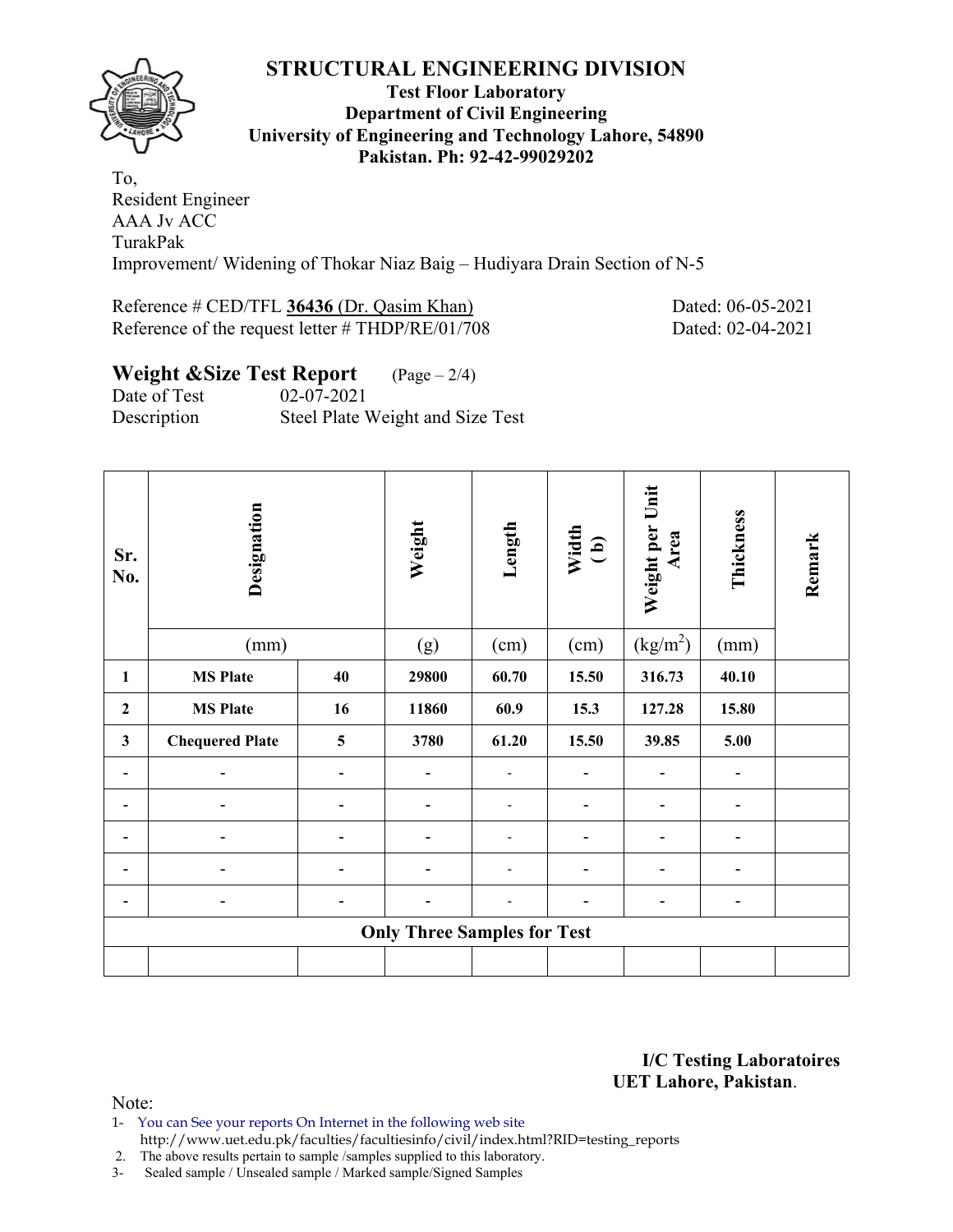

### **Test Floor Laboratory Department of Civil Engineering University of Engineering and Technology Lahore, 54890 Pakistan. Ph: 92-42-99029202**

To, Resident Engineer AAA Jv ACC TurakPak Improvement/ Widening of Thokar Niaz Baig – Hudiyara Drain Section of N-5

### Reference # CED/TFL 36436 (Dr. Qasim Khan) Dated: 06-05-2021 Reference of the request letter # THDP/RE/01/708 Dated: 02-04-2021

# **Weight &Size Test Report** (Page – 3/4)

Date of Test 02-07-2021 Description MS Angle Weight and Size Test

| Sr.<br>No.   | Designation | Weight | Length | Weight per Unit<br>Length       | $\overline{L}$ | $L-2$          | Thickness | Remark |
|--------------|-------------|--------|--------|---------------------------------|----------------|----------------|-----------|--------|
|              | (mm)        | (g)    | (cm)   | (kg/m)                          | (mm)           | (mm)           | (mm)      |        |
| $\mathbf{1}$ | 100x100x8   | 8750   | 63.50  | 13.78                           | 100.10         | 100.20         | 9.40      |        |
|              | -           |        |        |                                 |                | $\overline{a}$ | -         |        |
|              |             |        |        |                                 |                | -              |           |        |
|              |             |        |        |                                 |                |                |           |        |
|              |             |        |        |                                 |                |                |           |        |
|              |             |        |        |                                 |                | -              |           |        |
|              |             |        |        |                                 |                |                |           |        |
|              |             |        |        |                                 |                |                |           |        |
|              |             |        |        | <b>Only One Sample for Test</b> |                |                |           |        |
|              |             |        |        |                                 |                |                |           |        |

**I/C Testing Laboratoires UET Lahore, Pakistan**.

- 1- You can See your reports On Internet in the following web site http://www.uet.edu.pk/faculties/facultiesinfo/civil/index.html?RID=testing\_reports
- 2. The above results pertain to sample /samples supplied to this laboratory.
- 3- Sealed sample / Unsealed sample / Marked sample/Signed Samples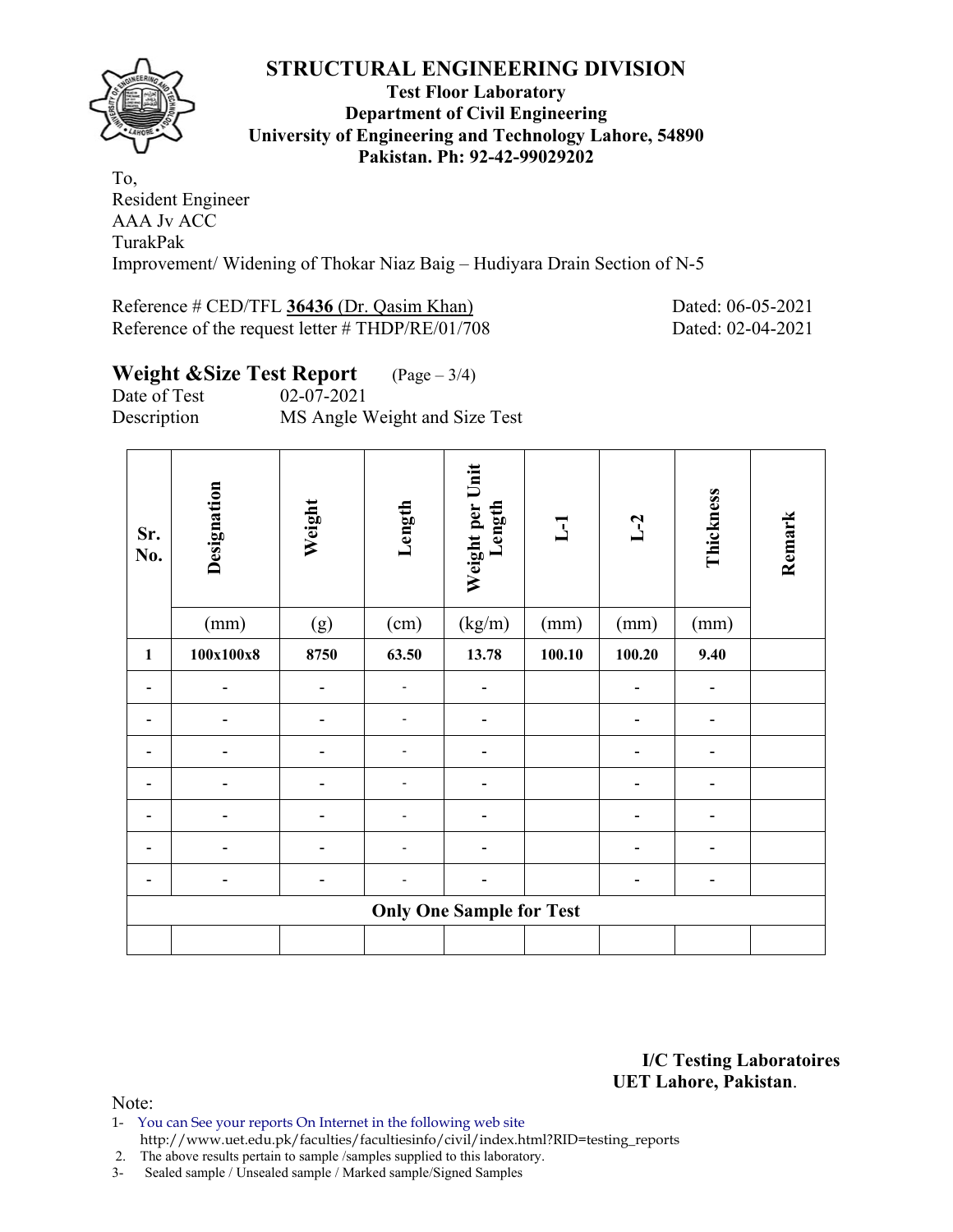

### **Test Floor Laboratory Department of Civil Engineering University of Engineering and Technology Lahore, 54890 Pakistan. Ph: 92-42-99029202**

To, Resident Engineer AAA Jv ACC TurakPak Improvement/ Widening of Thokar Niaz Baig – Hudiyara Drain Section of N-5

### Reference # CED/TFL 36436 (Dr. Qasim Khan) Dated: 06-05-2021 Reference of the request letter # THDP/RE/01/708 Dated: 02-04-2021

# **Weight &Size Test Report** (Page – 4/4) Date of Test 02-07-2021

Description MS Tube Weight and Size Test

| Sr.            | Designation   | Weight | Length                   | Weight per Unit<br>Length        |              | Outer<br><b>Dimension</b> | Thickness |        |
|----------------|---------------|--------|--------------------------|----------------------------------|--------------|---------------------------|-----------|--------|
| No.            |               |        |                          |                                  | $\mathbf{X}$ | Y                         |           | Remark |
|                | (mm)          | (g)    | (cm)                     | (kg/m)                           | (mm)         | (mm)                      | (mm)      |        |
| $\mathbf{1}$   | 50x50x4       | 3800   | 63.50                    | 5.98                             | 50.50        | 51.00                     | 5.00      |        |
| $\overline{2}$ | 20x20 16Gauge | 560    | 61.20                    | 0.92                             | 21.30        | 20.10                     | 1.20      |        |
|                |               |        | $\overline{\phantom{a}}$ |                                  |              |                           |           |        |
|                |               |        |                          |                                  |              |                           |           |        |
|                |               |        |                          |                                  |              |                           |           |        |
|                |               |        |                          |                                  |              |                           |           |        |
|                |               |        |                          |                                  |              |                           |           |        |
|                |               |        |                          |                                  |              |                           | ۰         |        |
|                |               |        |                          | <b>Only Two Samples for Test</b> |              |                           |           |        |
|                |               |        |                          |                                  |              |                           |           |        |

**I/C Testing Laboratoires UET Lahore, Pakistan**.

- 1- You can See your reports On Internet in the following web site http://www.uet.edu.pk/faculties/facultiesinfo/civil/index.html?RID=testing\_reports
- 2. The above results pertain to sample /samples supplied to this laboratory.
- 3- Sealed sample / Unsealed sample / Marked sample/Signed Samples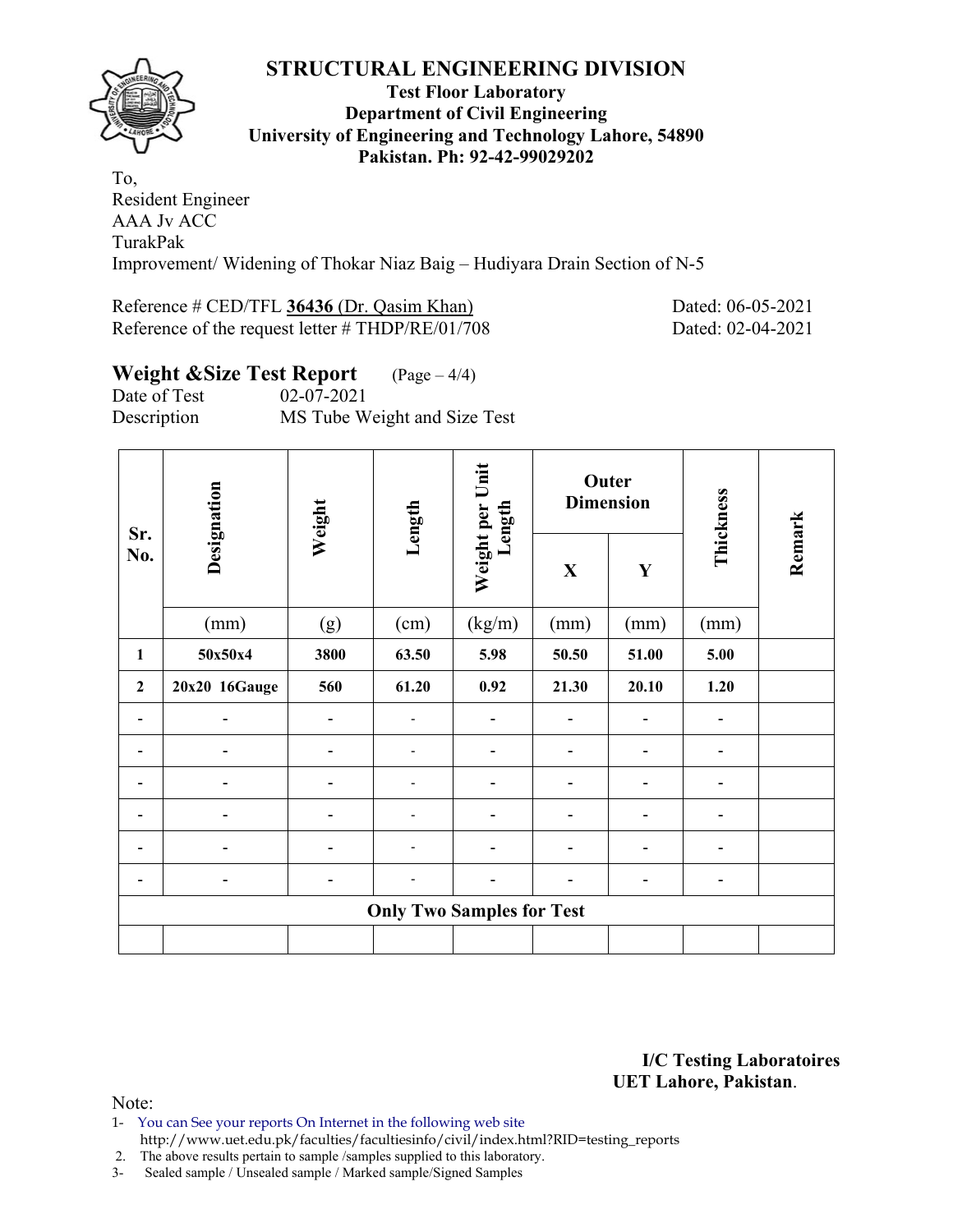

### **Test Floor Laboratory Department of Civil Engineering University of Engineering and Technology Lahore, 54890 Pakistan. Ph: 92-42-99029202**

To, **Director** ConDrill (Pvt) Ltd Shifa Medical Center Islamabad – Plot No. 05, F-11, Islamabad, (Construction of Excavation Protection System)

Reference # CED/TFL **36668** (Dr. Safeer Abbass) Dated: 30-06-2021 Reference of the request letter # CD/34-B/03/8668 Dated: 29-06-2021

# **Tension Test Report** (Page – 1/2) Date of Test 02-07-2021 Gauge length 640 mm Description Steel Strand Tensile Test as per ASTM A-416-94a

| Sr. No.      | <b>Nominal</b><br><b>Diameter</b> | <b>Nominal</b><br>Weight | <b>Measured</b><br>weight | <b>Yield strength</b><br>clause $(6.3)$ |                          | strength | <b>Breaking</b><br>clause $(6.2)$ | Modulus of<br>Elasticity<br>Young's<br>$\mathbf{H}$ , | % Elongation | Remarks / Coil No. |
|--------------|-----------------------------------|--------------------------|---------------------------|-----------------------------------------|--------------------------|----------|-----------------------------------|-------------------------------------------------------|--------------|--------------------|
|              | (mm)                              | (kg/km)                  | (kg/km)                   | (kg)                                    | (kN)                     | (kg)     | (kN)                              | GPa                                                   |              |                    |
| $\mathbf{1}$ | 12.70<br>(1/2")                   | 775.0                    | 792.0                     | 17600                                   | 172.66                   | 19000    | 186.39                            | 198                                                   | >3.50        | <b>XX</b>          |
|              |                                   |                          |                           |                                         |                          |          |                                   |                                                       |              |                    |
|              |                                   | $\blacksquare$           |                           |                                         |                          |          |                                   |                                                       |              |                    |
|              |                                   |                          |                           |                                         |                          |          |                                   |                                                       |              |                    |
|              |                                   |                          |                           |                                         |                          |          |                                   |                                                       |              |                    |
|              |                                   |                          |                           |                                         |                          |          |                                   |                                                       |              |                    |
|              |                                   |                          |                           |                                         | Only one sample for Test |          |                                   |                                                       |              |                    |

Note:

1. Modulus of Elasticity is based on nominal steel area of the steel strand vide clause 13.3 of ASTM – A416a

2. Load versus percentage strain graphs are attached

**I/C Testing Laboratoires UET Lahore, Pakistan**.

Note:

1- You can See your reports On Internet in the following web site http://www.uet.edu.pk/faculties/facultiesinfo/civil/index.html?RID=testing\_reports

2. The above results pertain to sample /samples supplied to this laboratory.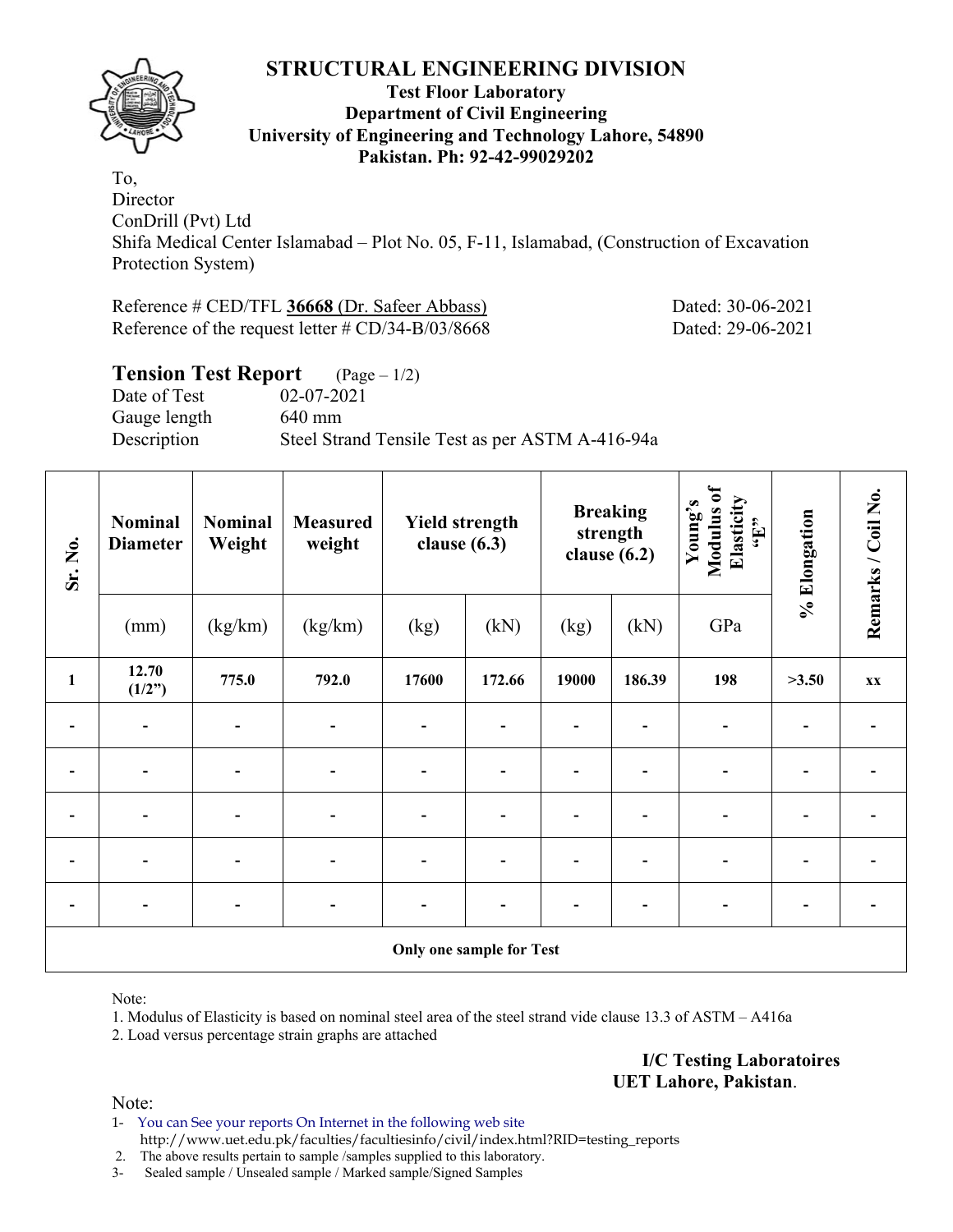

### **Test Floor Laboratory Department of Civil Engineering University of Engineering and Technology Lahore, 54890 Pakistan. Ph: 92-42-99029202**

To, Director ConDrill (Pvt) Ltd Shifa Medical Center Islamabad – Plot No. 05, F-11, Islamabad, (Construction of Excavation Protection System)

Reference # CED/TFL **36668** (Dr. Safeer Abbass) Dated: 30-06-2021 Reference of the request letter # CD/34-B/03/8668 Dated: 29-06-2021

**Graph**  $(Page - 2/2)$ 



**I/C Testing Laboratoires UET Lahore, Pakistan**.

- 1- You can See your reports On Internet in the following web site http://www.uet.edu.pk/faculties/facultiesinfo/civil/index.html?RID=testing\_reports
- 2. The above results pertain to sample /samples supplied to this laboratory.
- 3- Sealed sample / Unsealed sample / Marked sample/Signed Samples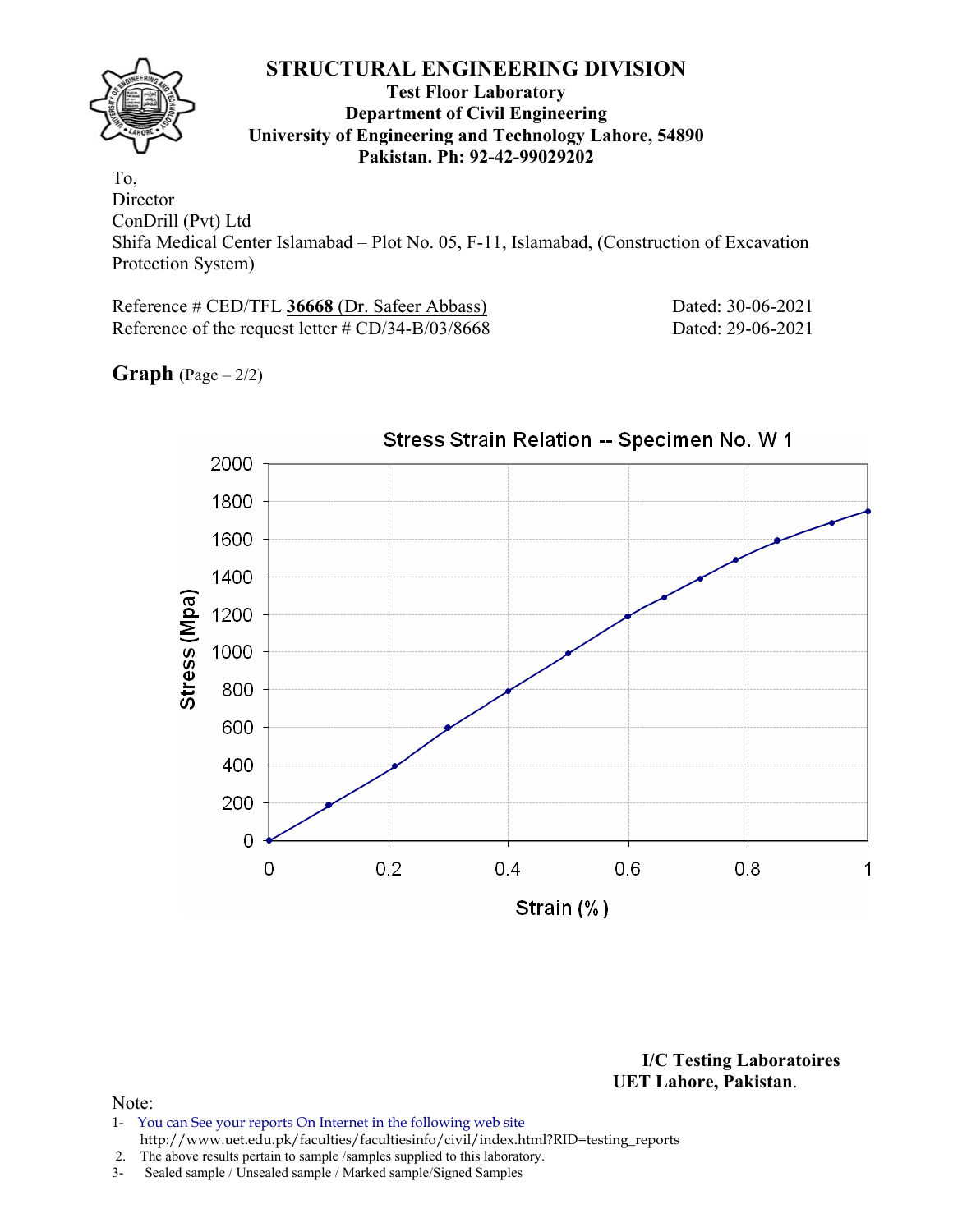

## **Test Floor Laboratory Department of Civil Engineering University of Engineering and Technology Lahore, 54890 Pakistan. Ph: 92-42-99029202**

To,

Resident Engineer

AZ Engineering Associates

Dualization of Road from GT Road (Samma) to Gujrat Diga Road I/C Gujrat Flyover Length = 31 kms in District Gujrat (Group-IV-B Construction of Bridge over Bhimber Nullah along with Approaches)

Reference # CED/TFL **36671** (Dr. Safeer Abbass) Dated: 30-06-2021 Reference of the request letter # RE AZEA/GT-149 Dated: 22-06-2021

# **Tension Test Report** (Page – 1/4) Date of Test 02-07-2021 Gauge length 640 mm Description Steel Strand Tensile Test as per ASTM A-416-94a

| Sr. No.                  | <b>Nominal</b><br><b>Diameter</b> | <b>Nominal</b><br>Weight | <b>Measured</b><br>weight | <b>Yield strength</b><br>clause $(6.3)$ |        |                          | <b>Breaking</b><br>strength<br>clause $(6.2)$ | <b>Modulus</b> of<br>Elasticity<br>Young's<br>$\epsilon$ . Here | % Elongation | Remarks / Coil No. |  |
|--------------------------|-----------------------------------|--------------------------|---------------------------|-----------------------------------------|--------|--------------------------|-----------------------------------------------|-----------------------------------------------------------------|--------------|--------------------|--|
|                          | (mm)                              | (kg/km)                  | (kg/km)                   | (kg)                                    | (kN)   | (kg)                     | (kN)                                          | GPa                                                             |              |                    |  |
| $\mathbf{1}$             | 12.70<br>(1/2")                   | 775.0                    | 780.0                     | 17600                                   | 172.66 | 19900                    | 195.22                                        | 199                                                             | >3.50        | <b>XX</b>          |  |
| $\boldsymbol{2}$         | 12.70<br>(1/2")                   | 775.0                    | 778.0                     | 17500                                   | 171.68 | 19800                    | 194.24                                        | 198                                                             | >3.50        | XX                 |  |
| 3                        | 12.70<br>(1/2")                   | 775.0                    | 777.0                     | 18400                                   | 180.50 | 19900                    | 195.22                                        | 199                                                             | >3.50        | <b>XX</b>          |  |
| $\overline{\phantom{a}}$ | $\overline{\phantom{a}}$          |                          |                           | $\blacksquare$                          |        | $\overline{\phantom{0}}$ |                                               |                                                                 |              |                    |  |
| $\overline{\phantom{a}}$ |                                   |                          |                           | $\qquad \qquad \blacksquare$            |        |                          |                                               |                                                                 |              |                    |  |
| $\overline{\phantom{a}}$ |                                   |                          |                           |                                         |        |                          |                                               |                                                                 |              |                    |  |
|                          |                                   |                          |                           | Only three samples for Test             |        |                          |                                               |                                                                 |              |                    |  |

Note:

1. Modulus of Elasticity is based on nominal steel area of the steel strand vide clause 13.3 of ASTM – A416a

2. Load versus percentage strain graphs are attached

**I/C Testing Laboratoires UET Lahore, Pakistan**.

Note:

1- You can See your reports On Internet in the following web site http://www.uet.edu.pk/faculties/facultiesinfo/civil/index.html?RID=testing\_reports

2. The above results pertain to sample /samples supplied to this laboratory.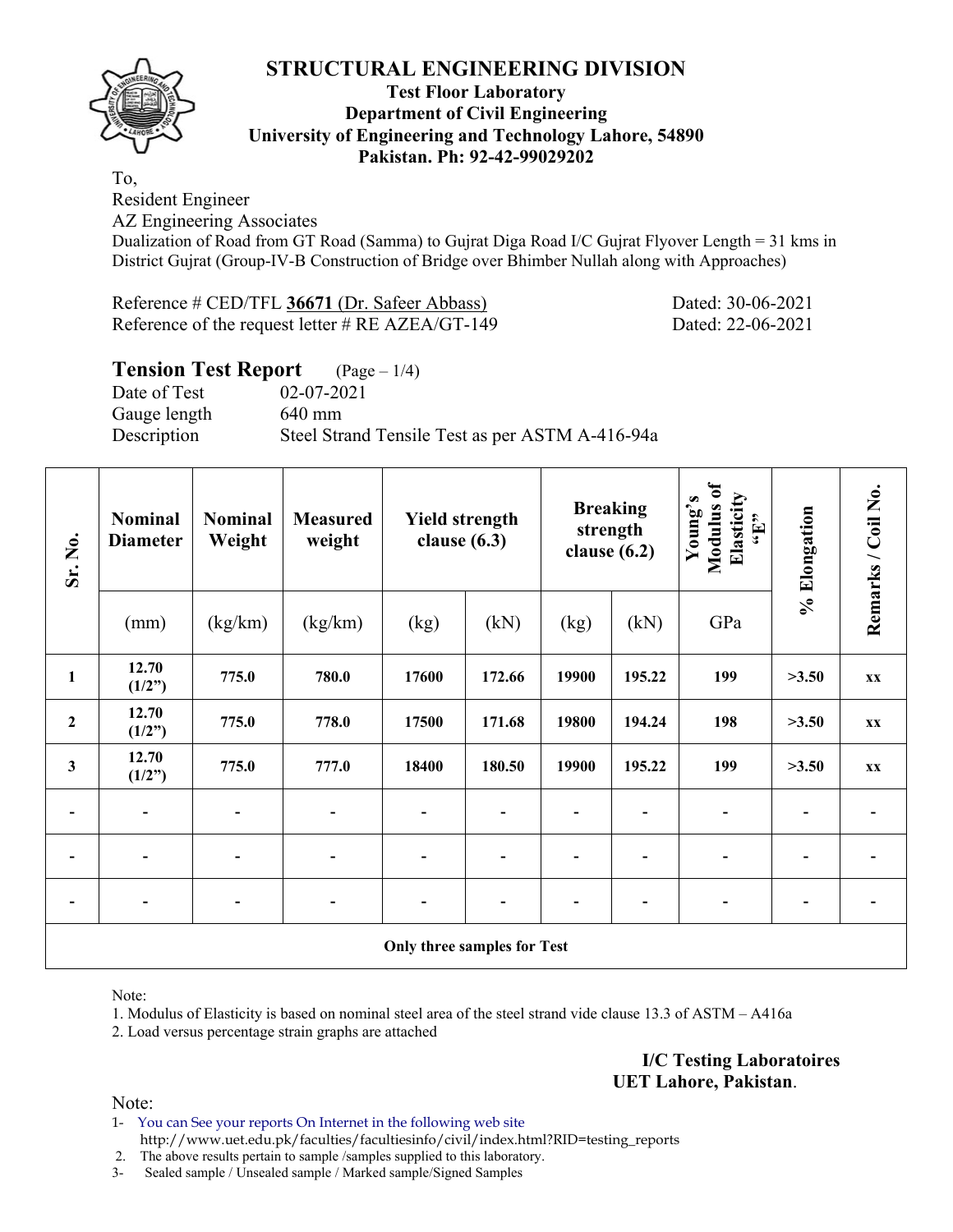

### **Test Floor Laboratory Department of Civil Engineering University of Engineering and Technology Lahore, 54890 Pakistan. Ph: 92-42-99029202**

To,

Resident Engineer

AZ Engineering Associates

Dualization of Road from GT Road (Samma) to Gujrat Diga Road I/C Gujrat Flyover Length = 31 kms in District Gujrat (Group-IV-B Construction of Bridge over Bhimber Nullah along with Approaches)

Reference # CED/TFL **36671** (Dr. Safeer Abbass) Dated: 30-06-2021 Reference of the request letter # RE AZEA/GT-149 Dated: 22-06-2021

**Graph**  $(Page - 2/4)$ 



**I/C Testing Laboratoires UET Lahore, Pakistan**.

- 1- You can See your reports On Internet in the following web site http://www.uet.edu.pk/faculties/facultiesinfo/civil/index.html?RID=testing\_reports
- 2. The above results pertain to sample /samples supplied to this laboratory.
- 3- Sealed sample / Unsealed sample / Marked sample/Signed Samples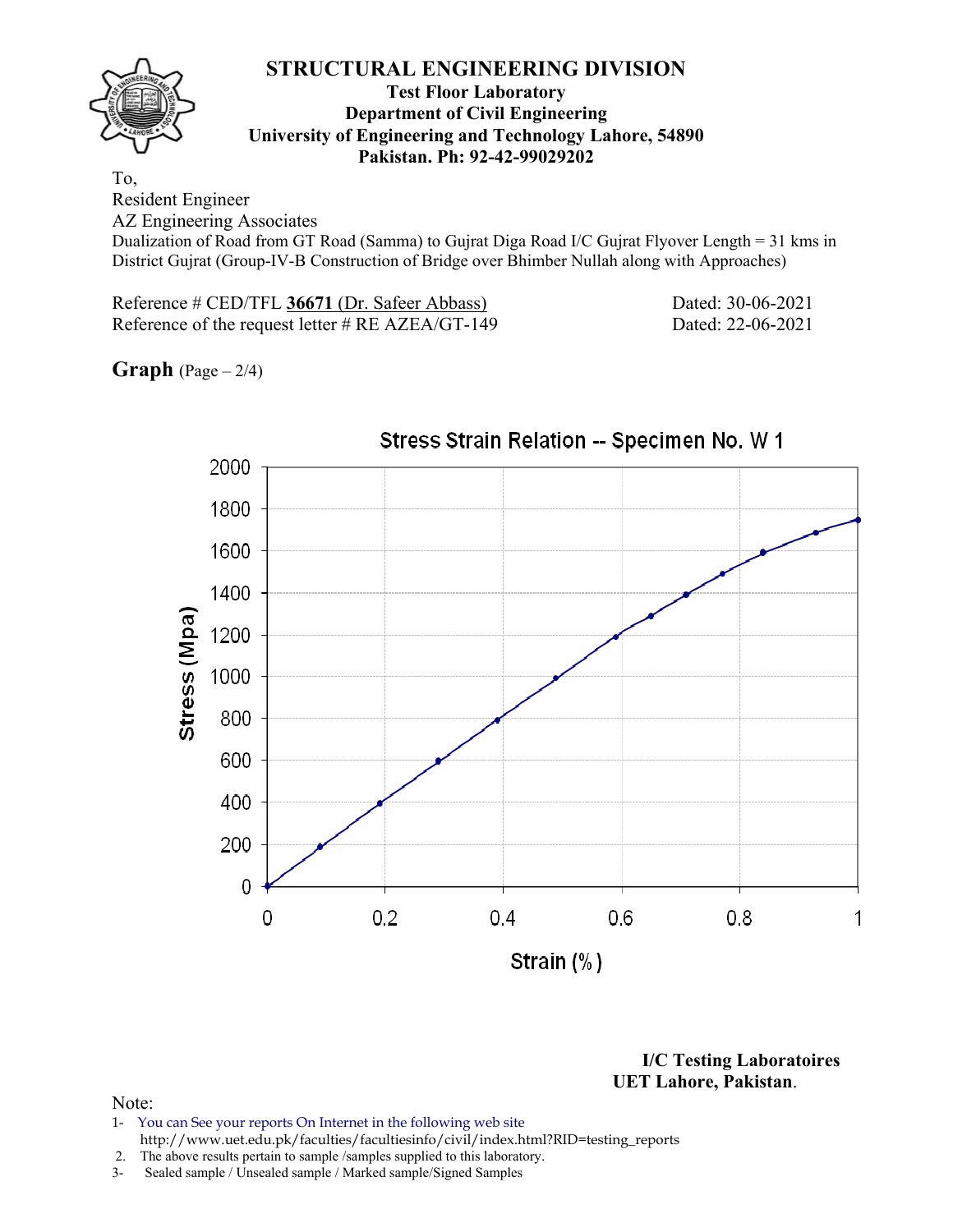

### **Test Floor Laboratory Department of Civil Engineering University of Engineering and Technology Lahore, 54890 Pakistan. Ph: 92-42-99029202**

To,

Resident Engineer

AZ Engineering Associates

Dualization of Road from GT Road (Samma) to Gujrat Diga Road I/C Gujrat Flyover Length = 31 kms in District Gujrat (Group-IV-B Construction of Bridge over Bhimber Nullah along with Approaches)

Reference # CED/TFL **36671** (Dr. Safeer Abbass) Dated: 30-06-2021 Reference of the request letter # RE AZEA/GT-149 Dated: 22-06-2021

**Graph** (Page – 3/4)



**I/C Testing Laboratoires UET Lahore, Pakistan**.

- 1- You can See your reports On Internet in the following web site http://www.uet.edu.pk/faculties/facultiesinfo/civil/index.html?RID=testing\_reports
- 2. The above results pertain to sample /samples supplied to this laboratory.
- 3- Sealed sample / Unsealed sample / Marked sample/Signed Samples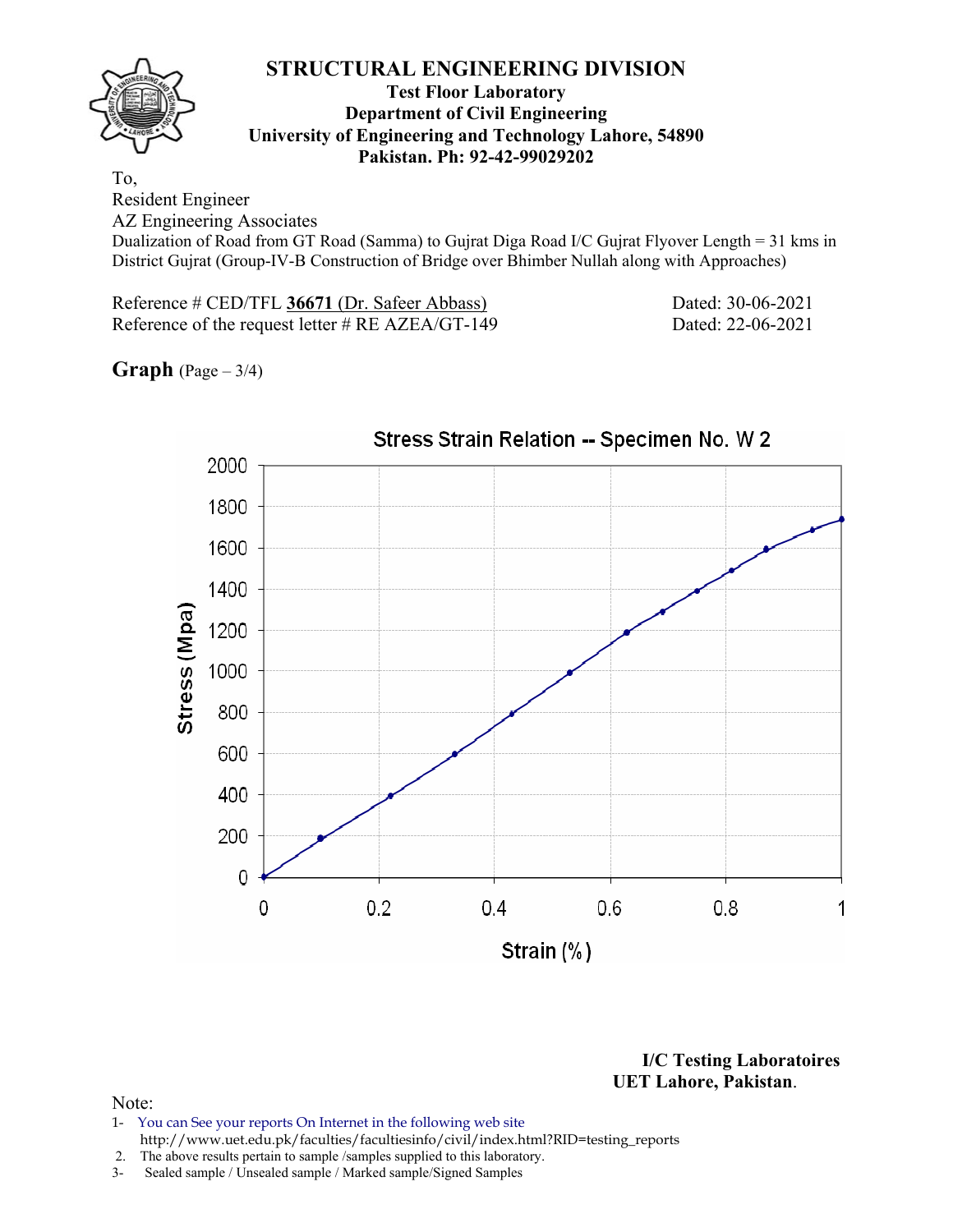

### **Test Floor Laboratory Department of Civil Engineering University of Engineering and Technology Lahore, 54890 Pakistan. Ph: 92-42-99029202**

To,

Resident Engineer

AZ Engineering Associates

Dualization of Road from GT Road (Samma) to Gujrat Diga Road I/C Gujrat Flyover Length = 31 kms in District Gujrat (Group-IV-B Construction of Bridge over Bhimber Nullah along with Approaches)

Reference # CED/TFL **36671** (Dr. Safeer Abbass) Dated: 30-06-2021 Reference of the request letter # RE AZEA/GT-149 Dated: 22-06-2021

**Graph**  $(Page - 4/4)$ 



**I/C Testing Laboratoires UET Lahore, Pakistan**.

- 1- You can See your reports On Internet in the following web site http://www.uet.edu.pk/faculties/facultiesinfo/civil/index.html?RID=testing\_reports
- 2. The above results pertain to sample /samples supplied to this laboratory.
- 3- Sealed sample / Unsealed sample / Marked sample/Signed Samples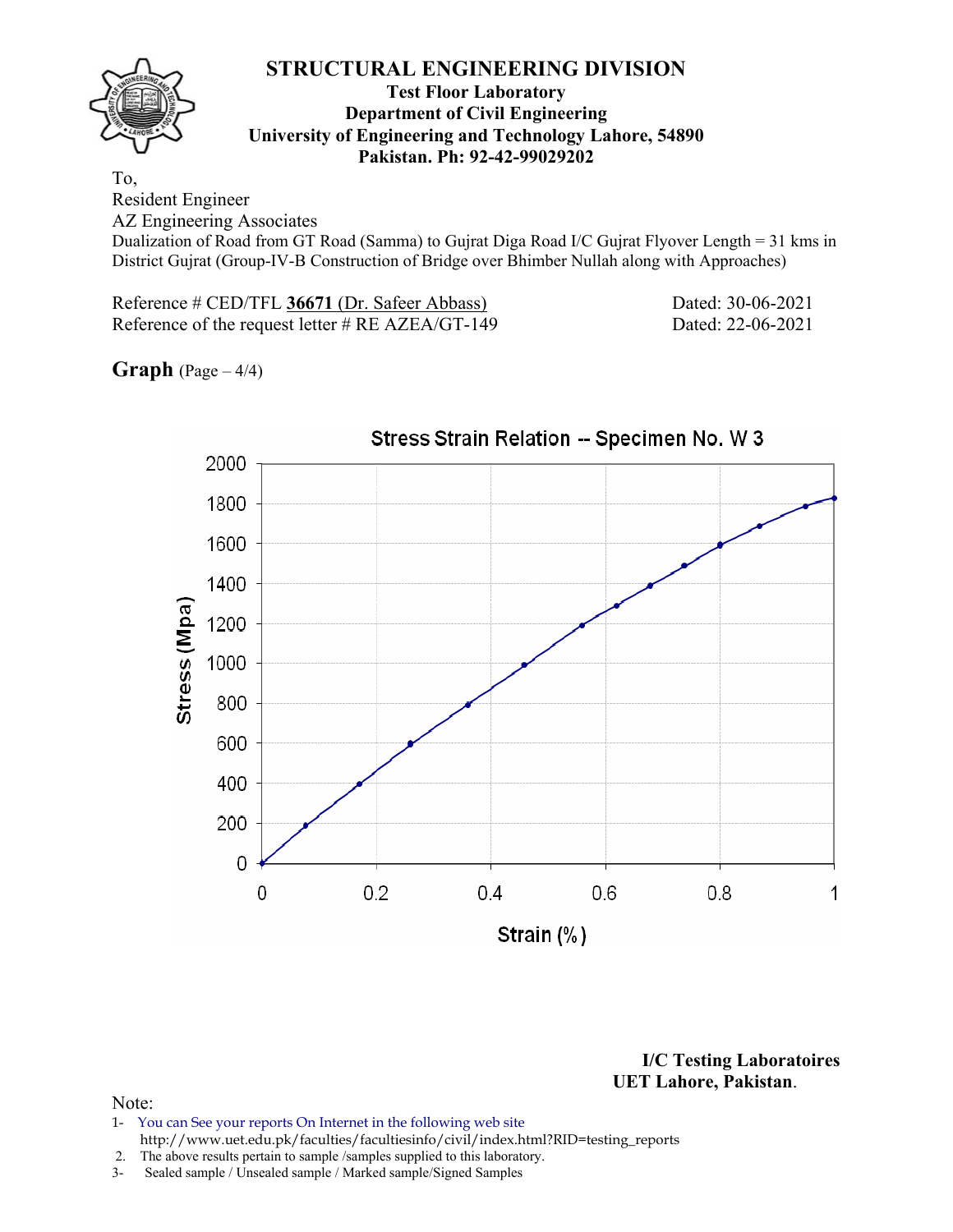

**Test Floor Laboratory Department of Civil Engineering University of Engineering and Technology Lahore, 54890 Pakistan. Ph: 92-42-99029202** 

Ref: CED/TFL/06/36676 Dated: 01-07-2021

Dated of Test: 02-07-2021

**To Resident Engineer NESPAK Construction of Underpass at Ghulab Devi Hospital and Additional Lane on Lahore Bridge** 

## Subject: **- CALIBRATION OF HYDRAULIC JACK WITH PRESSURE GAUGE (MARK: TFL/06/36676) (Page # 1/1)**

Reference to your Letter No. GD/RE/05/01, dated: 30/06/2021 on the subject cited above. One Hydraulic No. HB-200 with Pressure Gauge No. EN837-1 as received by us has been calibrated. The results are tabulated as under:

| <b>Total Range</b>       | Zero - | <b>6000 (Psi)</b> |
|--------------------------|--------|-------------------|
| <b>Calibrated Range:</b> | Zero - | 1000 (Psi)        |

| <b>Hydraulic Jack Reading</b><br>(Psi) | 200   | 300   | 400   | 500    | 600    | 700    | 800    | 900    | 1000   |
|----------------------------------------|-------|-------|-------|--------|--------|--------|--------|--------|--------|
| Calibrated Load (kg)                   | 48600 | 66400 | 84000 | 100600 | 116800 | 134200 | 151600 | 170400 | 187000 |
| <b>Calibrated Pressure (Psi)</b>       | 237   | 324   | 409   | 490    | 569    | 654    | 739    | 830    | 911    |

The Ram Area of Jack =  $452.39 \text{ in}^2$  (Witness by Ali Aqdas (Geotechnical Engr. NESPAK)



**I/C Testing Laboratoires UET Lahore, Pakistan**.

- 1- You can See your reports On Internet in the following web site http://www.uet.edu.pk/faculties/facultiesinfo/civil/index.html?RID=testing\_reports
- 2. The above results pertain to sample /samples supplied to this laboratory.
- 3- Sealed sample / Unsealed sample / Marked sample/Signed Samples